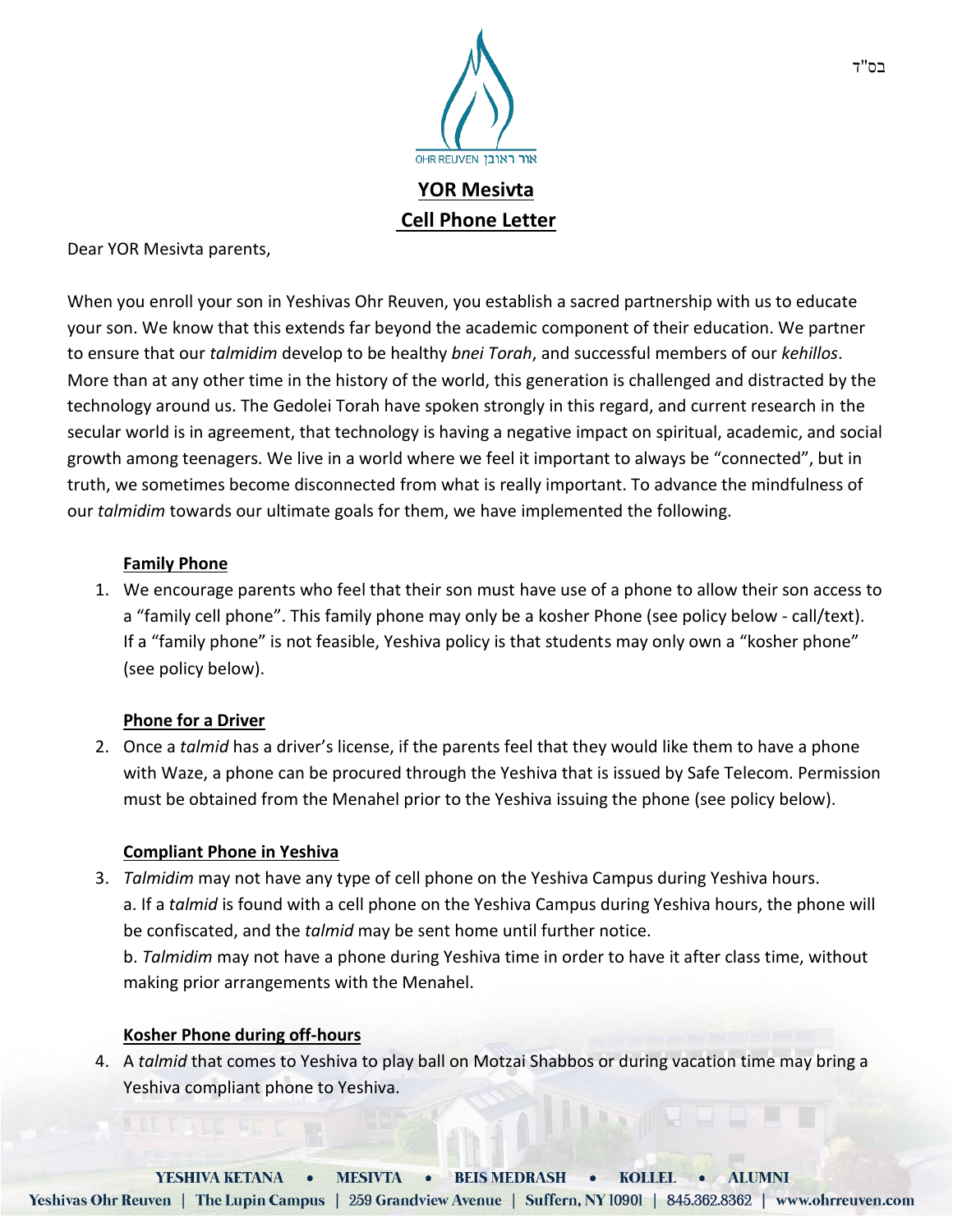

## **Non-Kosher phone in Yeshiva**

5. Any non-compliant phone brought onto the Yeshiva campus, even during off hours or vacation time, will be confiscated and the student that brought it in will be suspended until further notice. The phone will not be returned to the *talmid* until he leaves the Yeshiva, as will be the case with anything else confiscated from a *bochur* that is deemed dangerous to the growth of a ben Torah and *yarei shamayim*. Obviously, a *talmid* who is found to have such a phone even outside Yeshiva will have a similar consequence.

### **Music Devices**

6. *Talmidim* may bring a device to Yeshiva that plays music that does not have the ability to access the internet or play/download video.

a. Non-Jewish or other forms of non-acceptable music are prohibited.

b. Any object (mp3, gaming device, computer, etc.) brought to the Yeshiva with internet access, video capability, or inappropriate content will be subject to the same rules outlined above for non-Kosher cell phones.

# **Social Media**

7. *Talmidim* of the Yeshiva may not have an account on any social media platform, nor should they be a part of any group chats. Any *talmid* found to be on a chat, or to have a social media account will be suspended until further notice.

Some parents find it frustrating to deal with these issues with their son. It is important that we all work together for the greater benefit of our *talmidim*, even if we may each have preferred a slightly different way of doing things. Many parents express a desire to not allow their son to have a smartphone but felt compelled to give in because they were told "everyone else has one" (which is unusually the case). Please be advised that the safety of our children is paramount and we need to all work together to achieve this goal. Please feel free to contact someone from the Hanahala with any questions regarding any of the above.

We all want our children to be physically, mentally, socially, and emotionally healthy and successful *b'nei Torah*. We appreciate and cherish this partnership and know that you are committed to working together to support the growth of our *talmidim*!

Wishing you a *kesivah v'chasimah tovah*, Hanhalas HaMesivta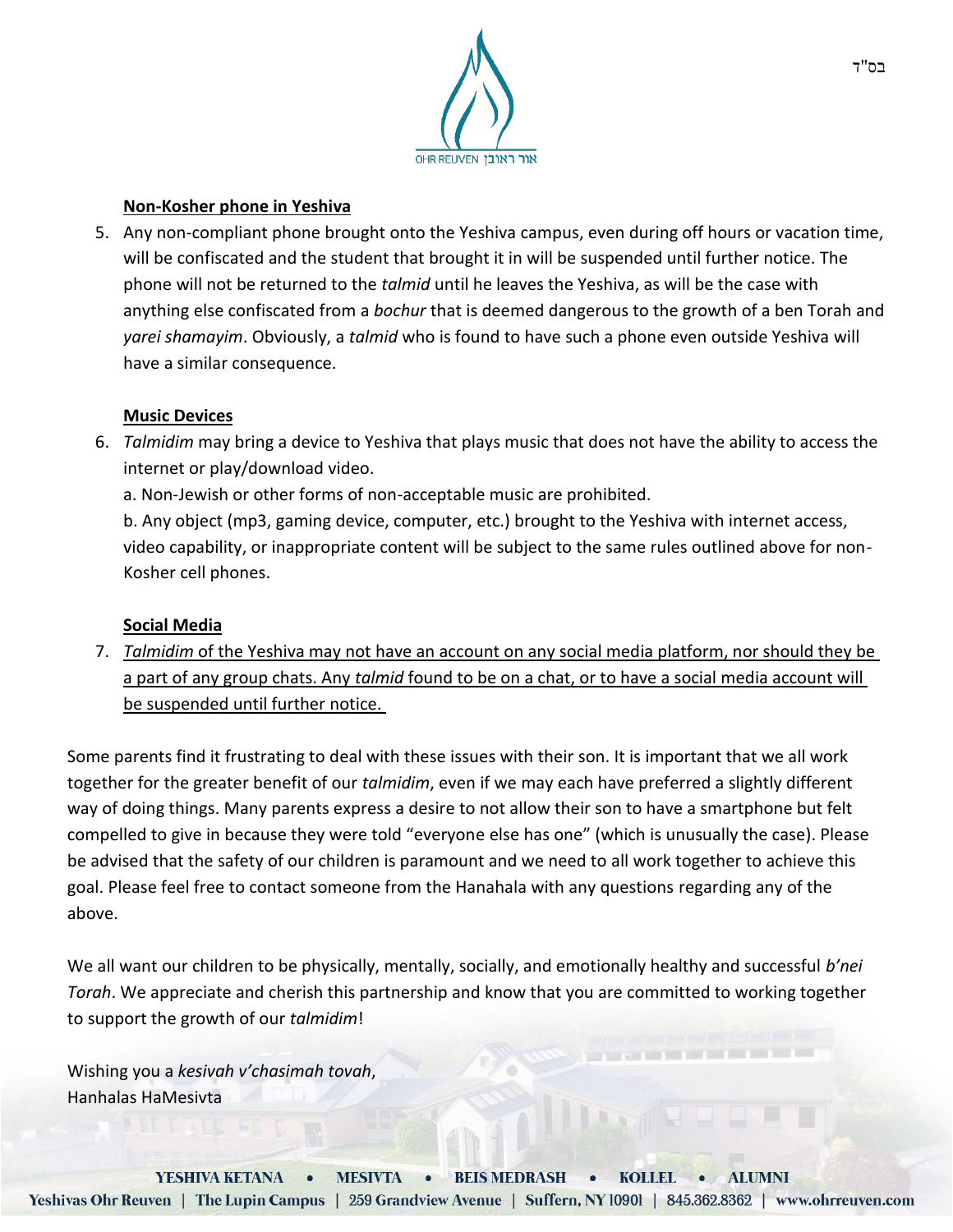

# **YOR Mesivta**

# **Cell Phone Policy**

# **Only call only or call/text cell phones from EZ Cell, Cellular 4 Less or WOC are acceptable.**

EZ Cell All call or call/ text phones are acceptable from this location 31 Jefferson Ave (New Square) Spring Valley 10977 845.362.8255

Cellular 4 Less Alcatel phones with filter – ONLY LG Classic – tell them to put on filter No other phones from this location 27 Orchard Street (Rockland Kosher) 845.371.9400

World of Communications (WOC) All call or call/ text phones are acceptable from this location. 17 Main Street (Melt Building) 845.977.3100

*Talmidim* who are driving and have a need for WAZE may ask *reshus* from the Menahel for the Yeshiva Safetelecom phone. See below.

-----------------------------------------------------------------------------------------------------------------------------------------------

### Smart Phone Option

**The only smart phones that are acceptable are the Safetelecom phones with the Yeshivas Ohr Reuven App Store.** *Talmidim with a driver's licenses who would like such a phone, must receive permission from the Menahel in advance.* NO OTHER PHONES ARE ACCEPTABLE.

The Safetelecom website is: thekosheros.com. To see the YOR plan, go to App Stores and click on YOR.

Safetelecom phones can be purchased at the stores listed above and on the Safetelecom website. All these store carry Safetelecom Motorolla and a WAZE/ Google maps-only model.

- 1. a) EZ Cell (New Square)
	- b) Cellular 4 Less (Rockland Kosher) only carrier of the Google Pixel
	- c) WOC (World of Communications)
- 2. You must request the Yeshivas Ohr Reuven plan from these stores.